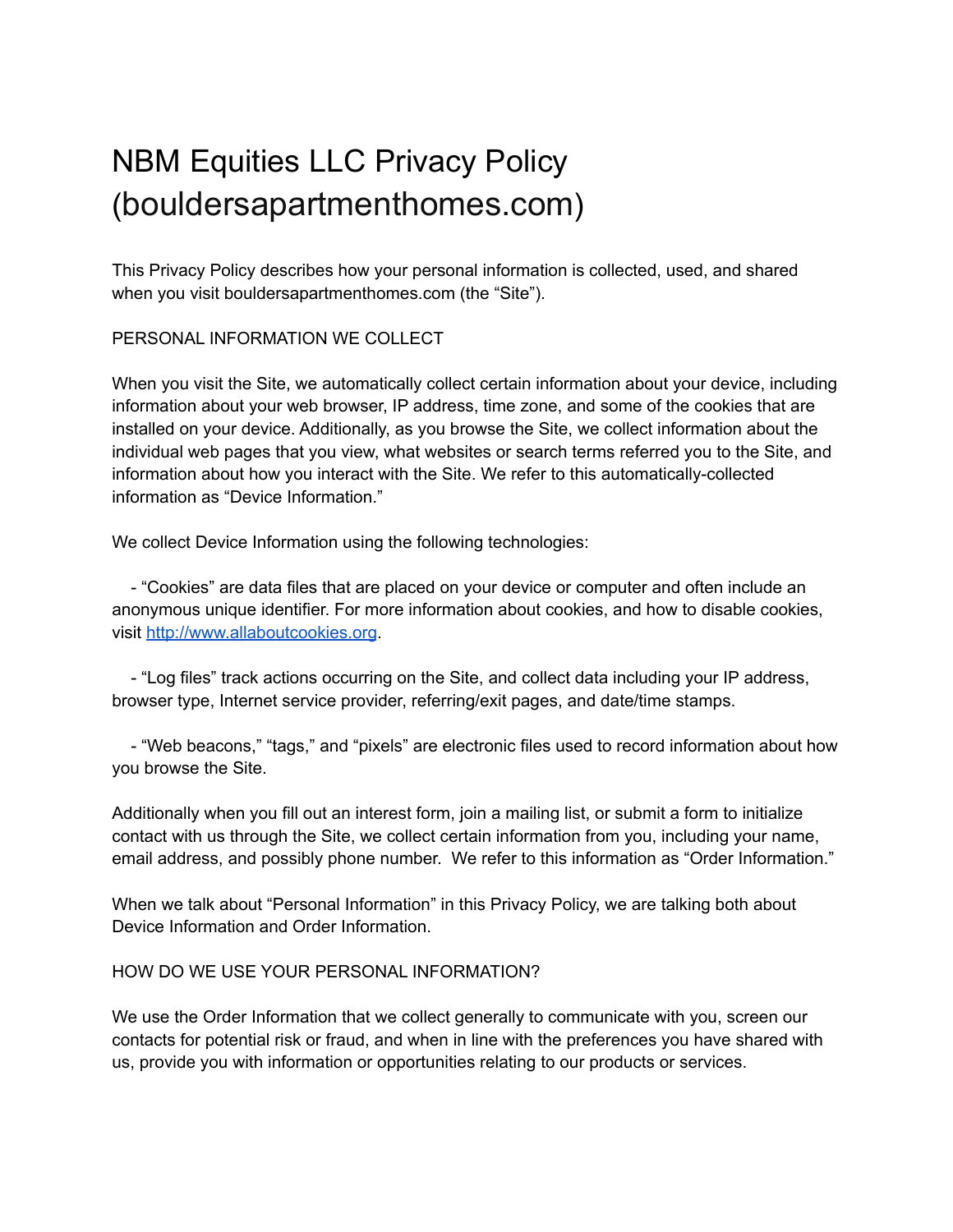We use the Device Information that we collect to help us screen for potential risk and fraud (in particular, your IP address), and more generally to improve and optimize our Site (for example, by generating analytics about how our visitors browse and interact with the Site).

We share your Personal Information with third parties to help us use your Personal Information, as described above. For example, we use Google Analytics to help us understand how our visitors use the Site--you can read more about how Google uses your Personal Information here: https://www.google.com/intl/en/policies/privacy/. You can also opt-out of Google Analytics here: https://tools.google.com/dlpage/gaoptout.

Finally, we may also share your Personal Information to comply with applicable laws and regulations, to respond to a subpoena, search warrant or other lawful request for information we receive, or to otherwise protect our rights.

#### DO NOT TRACK

Please note that we do not alter our Site's data collection and use practices when we see a Do Not Track signal from your browser.

#### YOUR RIGHTS

You have the right to access personal information we hold about you and to ask that your personal information be corrected, updated, or deleted. If you would like to exercise this right, please contact us through the contact information below.

Additionally, if you are a European resident we note that we are processing your information in order to fulfill contracts we might have with you, or otherwise to pursue our legitimate business interests listed above. Additionally, please note that your information will be transferred outside of Europe, including to Canada and the United States.

# DATA RETENTION

We will maintain your Order Information for our records unless and until you ask us to delete this information.

# MINORS

The Site is not intended for individuals under the age of 18.

# **CHANGES**

We may update this privacy policy from time to time in order to reflect, for example, changes to our practices or for other operational, legal or regulatory reasons.

# CONTACT US

For more information about our privacy practices, if you have questions, or if you would like to make a complaint, please contact us by e-mail at Info@nbmgrp.com or by mail using the details provided below: